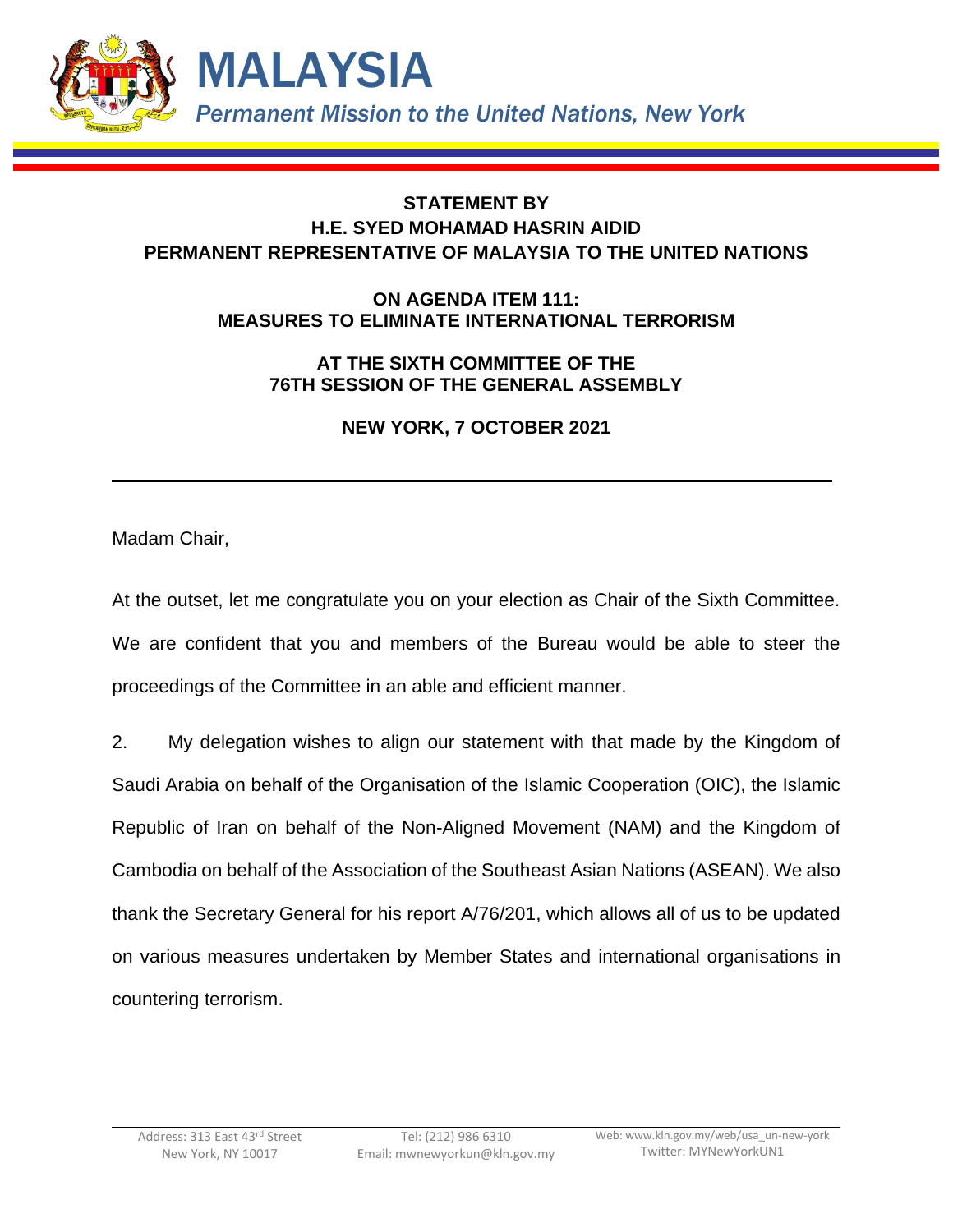Madam Chair,

3. Malaysia joins other delegations in strongly condemning terrorism in all its forms and manifestations irrespective of where, when or whomever commits it. It is a concern that no place on earth is truly safe from terrorism. The hideous crime has reared its ugly head far too many times and affected too many lives across the globe.

4. Against this alarming backdrop, the fight against terrorism should be done in a concerted manner, through the United Nations as well as regional and bilateral initiatives. On this, Malaysia is truly supportive of all pillars of actions contained in the UN Global Counter-Terrorism Strategy (GCTS), and further welcomed the consensus adoption of resolution 75/291 on the Seventh Review of the GCTS on 30 June 2021.

5. Further to the GCTS, Malaysia continues to focus its primary counter-terrorism efforts on preventive and prescriptive measures. Malaysia has responded positively to the international call for cooperation to combat terrorism by strengthening its legal framework to implement the 20 international counter-terrorism conventions and protocols. Our efforts are further strengthened through cooperation with foreign law enforcement authorities in their investigations and criminal prosecutions of alleged terrorists and their activities. Malaysia is now a party to 11 of the international counter-terrorism conventions and protocols. At the regional level, Malaysia is a party to the ASEAN Convention on Counter Terrorism ("ACCT"). In countering terrorism, Malaysia has convicted offenders for various offences related to terrorism as prescribed under Chapter VI A of the Penal Code, and will continue to prosecute offenders for acts of terrorism.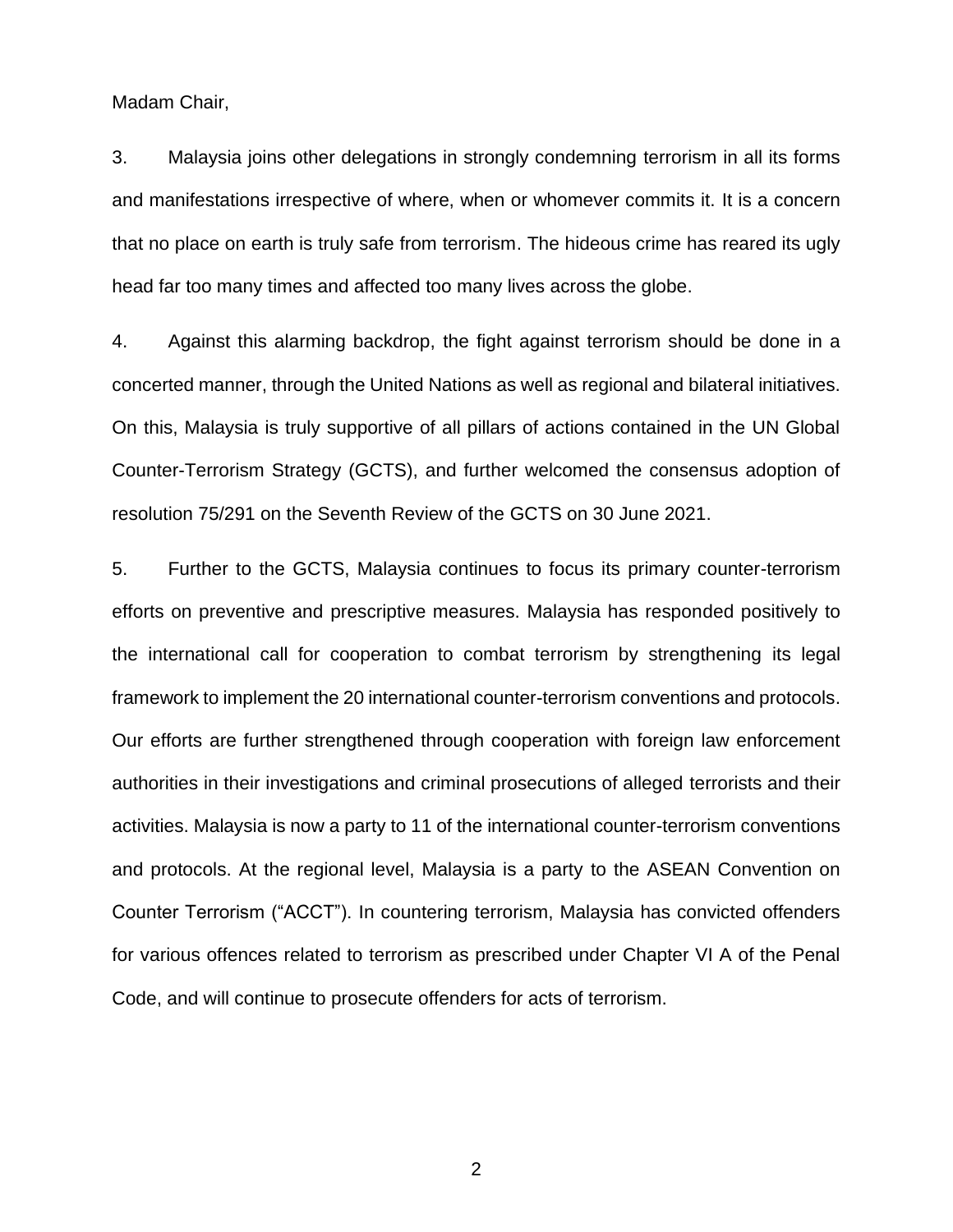6. Malaysia shares the concern that the COVID-19 pandemic may exacerbate an already complex, evolving and increasingly localised terrorism threat. Measures imposed to curb the spread of the COVID-19 pandemic such as the movement control orders may have negatively impacted the operational activities of terrorists but have also inadvertently exposed the general public to the danger of online radicalisation and recruitment.

7. Malaysia continues to reiterate the importance of winning the "hearts and minds" in the psychological war against terrorism. The Southeast Asia Regional Centre on Counter-Terrorism (SEARCCT) continues to engage with youths through countermessaging initiatives. Malaysia also remains vigilant to the emerging threats of cyberattacks against critical national infrastructure and of bioterrorism.

8. Deradicalisation is a key element of Malaysia's counter-terrorism and violent extremism strategy. Apart from facilitating the recovery and reintegration into mainstream society of militant detainees, deradicalisation programmes have the potential to reduce the further spread of militant propaganda which poses threat to the social stability be it at the national and international levels.

9. Malaysia's initiatives in this regard are aimed at addressing the problem of radicalism due to religious misconceptions, with the specific purpose of rehabilitating and subsequently reintegrating militant detainees into society. From January 2020 to August 2021, 246 terrorist deradicalisation and rehabilitation programmes have been conducted with the involvement of the Malaysian Prison Department. Apart from that, 83 counterterrorism community outreach programmes had been carried out throughout Malaysia.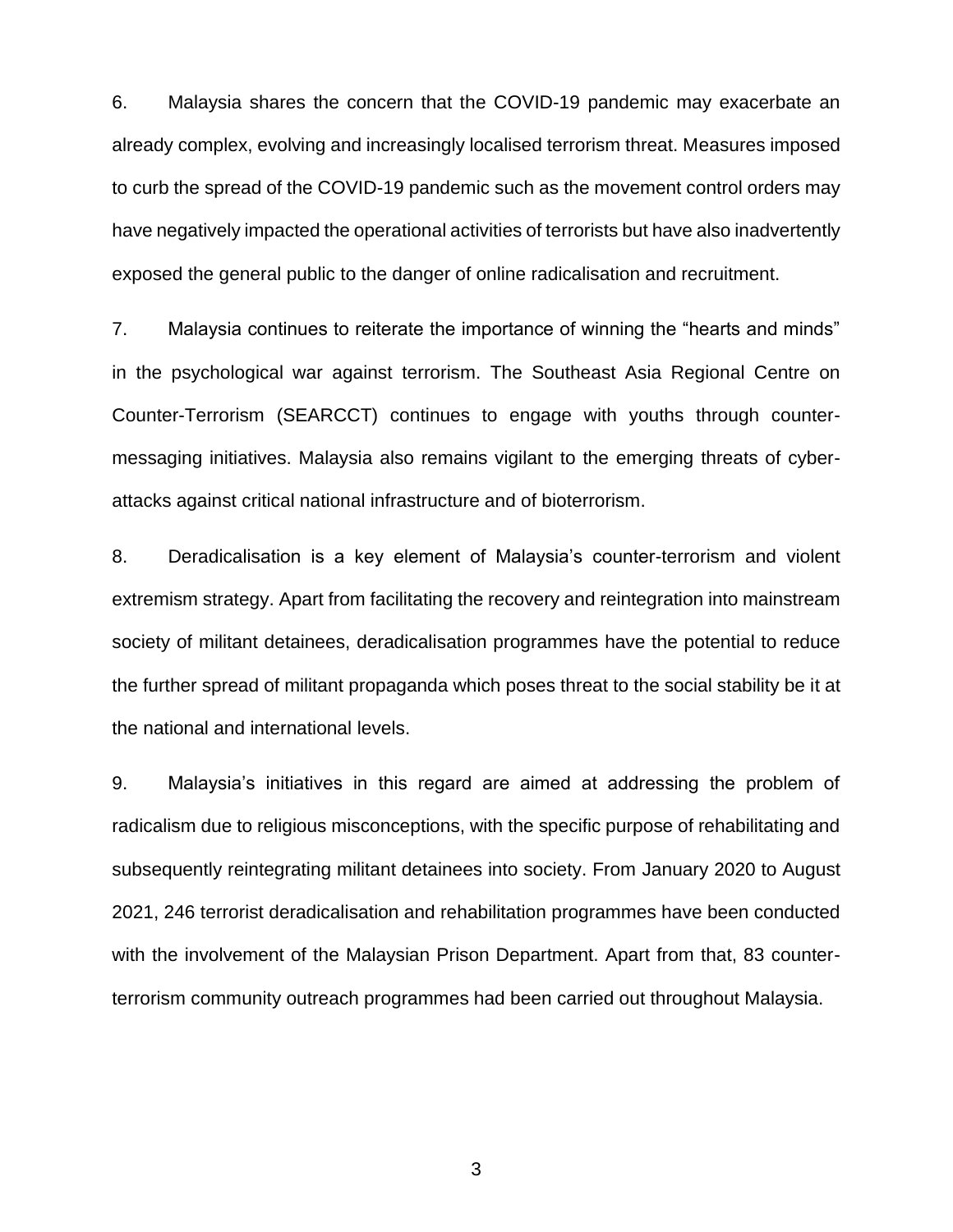10. Malaysia has also responded positively to UN reporting mechanisms such as the Counter-Terrorism Committee pursuant to Security Council resolution 1373 (2001) and the 1540 (2004) Committee. From 21 to 25 March this year, the Counter-Terrorism Committee Executive Directorate (CTED) completed the virtual component of its hybrid visit to Malaysia. Through open and constructive discussions held with CTED, we examined the progress achieved by Malaysia since the 2006 visit by CTED. These include our robust anti-money-laundering/countering the financing of terrorism (ALM/CFT) framework, formation of an integrated security force to respond to terrorist threats, and launch of a large-scale "Smart Cities" project involving the private sector and civil society organisations that aims to prevent, protect against and respond to security threats, including against critical infrastructures, "soft" targets, and urban open spaces. Malaysia's comprehensive prison-management policy to counter terrorist recruitment in prisons was also recognised by CTED. Additionally, Malaysia is looking into several initial priority recommendations by CTED to address remaining issues of concern, such as in areas of ICT and counter-terrorism, and the role of women and gender in countering terrorism and violent extremism. We look forward to receiving CTED for the physical component of the hybrid visit soonest the COVID-19 situation in Malaysia has stabilised.

11. My delegation further acknowledges the benefits of the various conferences and meetings that were held throughout the year by the relevant UN agencies and bodies dealing with counter-terrorism efforts. We commend the UN Office of Counter-Terrorism (UNOCT) for bringing to the fore important discussions on the multiple dimensions of the threat and challenges in countering terrorism, as well as for utilising virtual means to conduct trainings given the uncertainties due to the pandemic. Malaysia has participated with great interest in these discourse and trainings.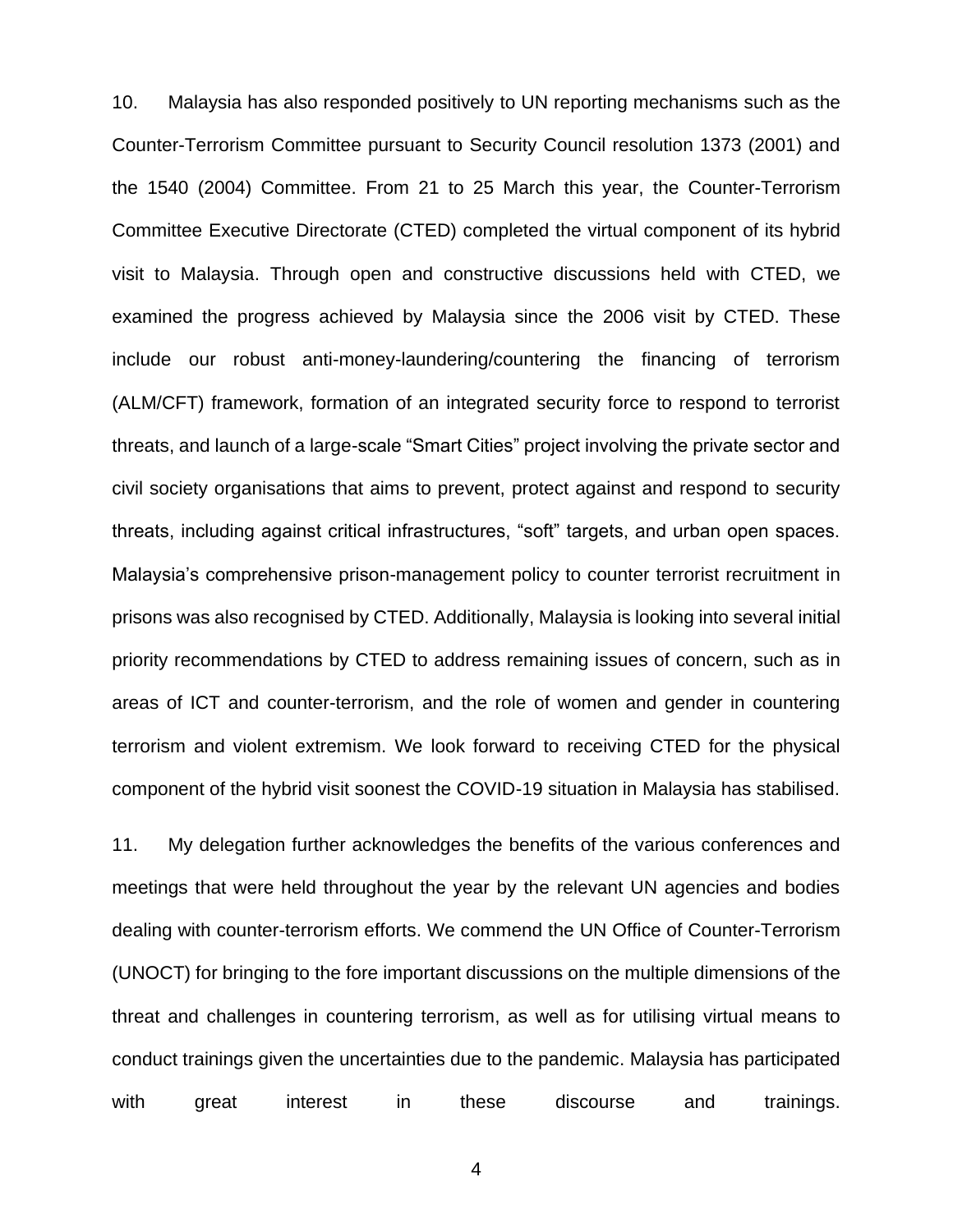Through SEARCCT, Malaysia looks forward to collaborating with the UN Counter-Terrorism Centre (UNCCT) to organise a national in-depth workshop at the end of this month that is designed for law enforcement and criminal justice officers whose work entails gathering online information on terrorist threats, investigation and prosecution of terrorist activities.

12. We also welcome the convening of the Second UN Counter-Terrorism Week by the UNOCT, including the Second UN High-Level Conference of Heads of Counter-Terrorism Agencies of Member States, held in June this year. We appreciate the enriching engagements and discussions throughout the week, including the examination of the impact of new and emerging technologies on counter-terrorism. We look forward to the convening of the inaugural Global Congress of Victims of Terrorism later in December.

Madam Chair,

## Comprehensive Convention on International Terrorism (CCIT)

13. Malaysia remains flexible and supportive to the issue of convening a high-level conference under the auspices of the United Nations. We reiterate that the Conference would serve as an important way forward to address the challenges handicapping global counter-terrorism efforts, and its convening should not hinge on the conclusion of the Comprehensive Convention on International Terrorism (CCIT).

14. Malaysia continues its support for the Sixth Committee to establish a working group to finalise the conclusion of the CCIT. We also support all dialogue and efforts to resolve outstanding issues during the intersessional period.